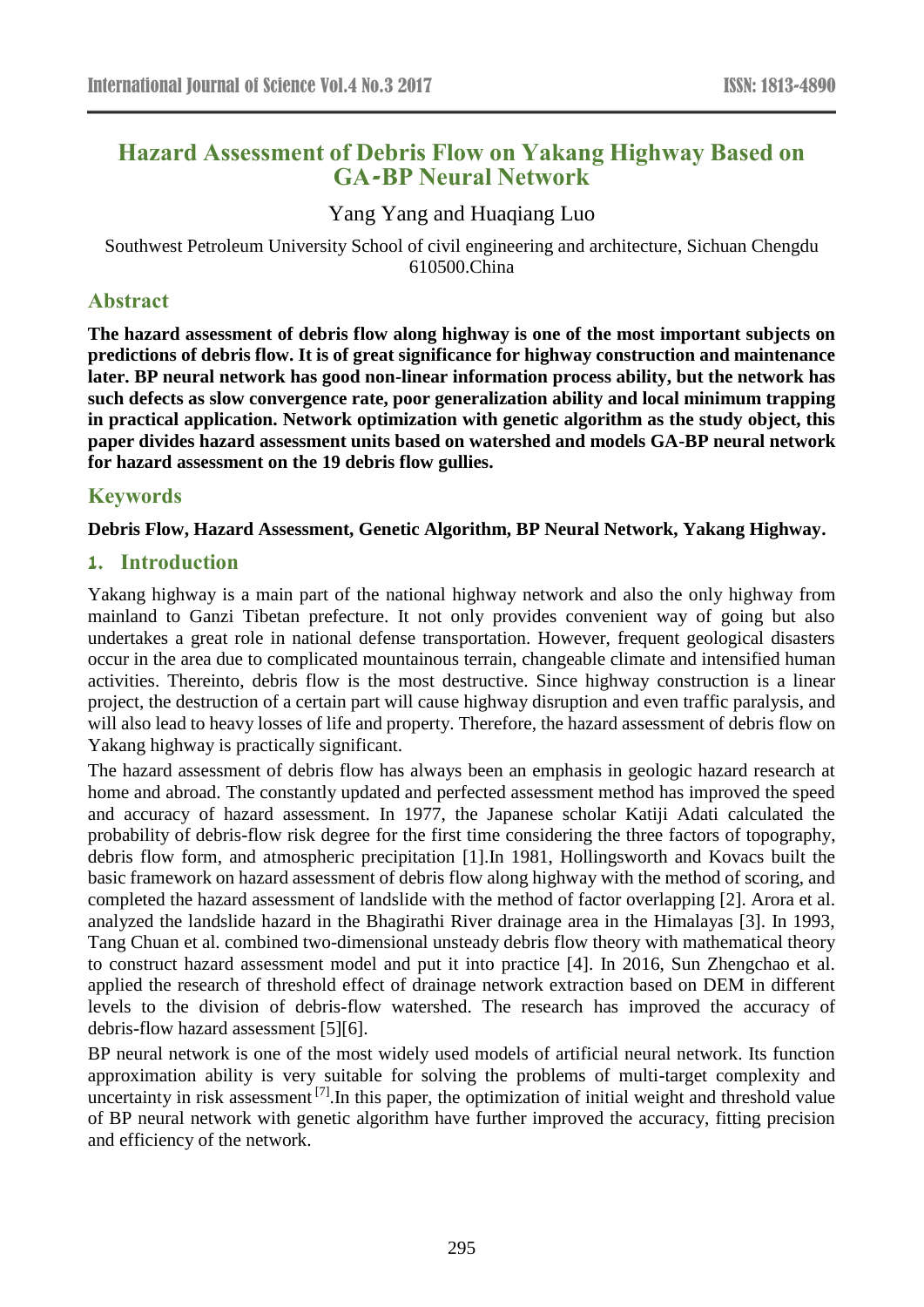# **2. The profile of study area**

Yakang highway passes through the transition sections of western edge of Sichuan Basin and eastern edge of Qinghai-Tibet Plateau, ascending rapidly from east to west with complicated and varied topography, big swells, ravines and gullies. Thereinto, Luding-Kangding segment with the length of about 46 km tilts west towards the east, so the west side is higher than the east with the biggest altitude difference of 1400 m and more than half of slops over 35°. The highway crosses the entire Longmen Mountain tectonic belt where there are Dadu River breakage and Hongfeng breakage with intense neotectonic movements. Formation lithology along the highway is complicated. Most of them are exposed metamorphic intrusive rocks. The Luding-Kangding segment is located at the transition zone from the basin to the plateau. The great altitude difference leads to various climates such as subtropical monsoon climate and continental monsoon plateau climate. The mountains in the area of highway are north-south oriented so that they cut off vapor transportation from the east and west. Foehn effect is caused by the sink of dry air making the river valley warmer, thus form the tendency of temperature increment and water diminishment from east to west and from south to north. In the religions the highway passes through, the precipitation has no big change and there are clear dry and wet seasons. The annual average rainfall is 880 to 930 mm. Xianshuihe seismic belt is the main seismic belt in Lukang segment of Yakang highway and the most active one ever in Sichuan. There have been thousands of earthquakes in recent 400 years including 9 quakes over magnitude 7.

# **3. Hazard assessment of debris flow based on GA-BP neural network**

### **3.1 BP neural network**

BP neural network is a multilayer feedforward network with one-way transmission. It consists of the input layer, the hidden layer and the output layer. The hidden layer can have one or more layers and there is no coupling in the same-layer nodes. The input signal is successively passed from input nodes to hidden-layer nodes and then to output nodes. The output of nodes in a certain layer only affects that of the next layer, as shown in figure 1.



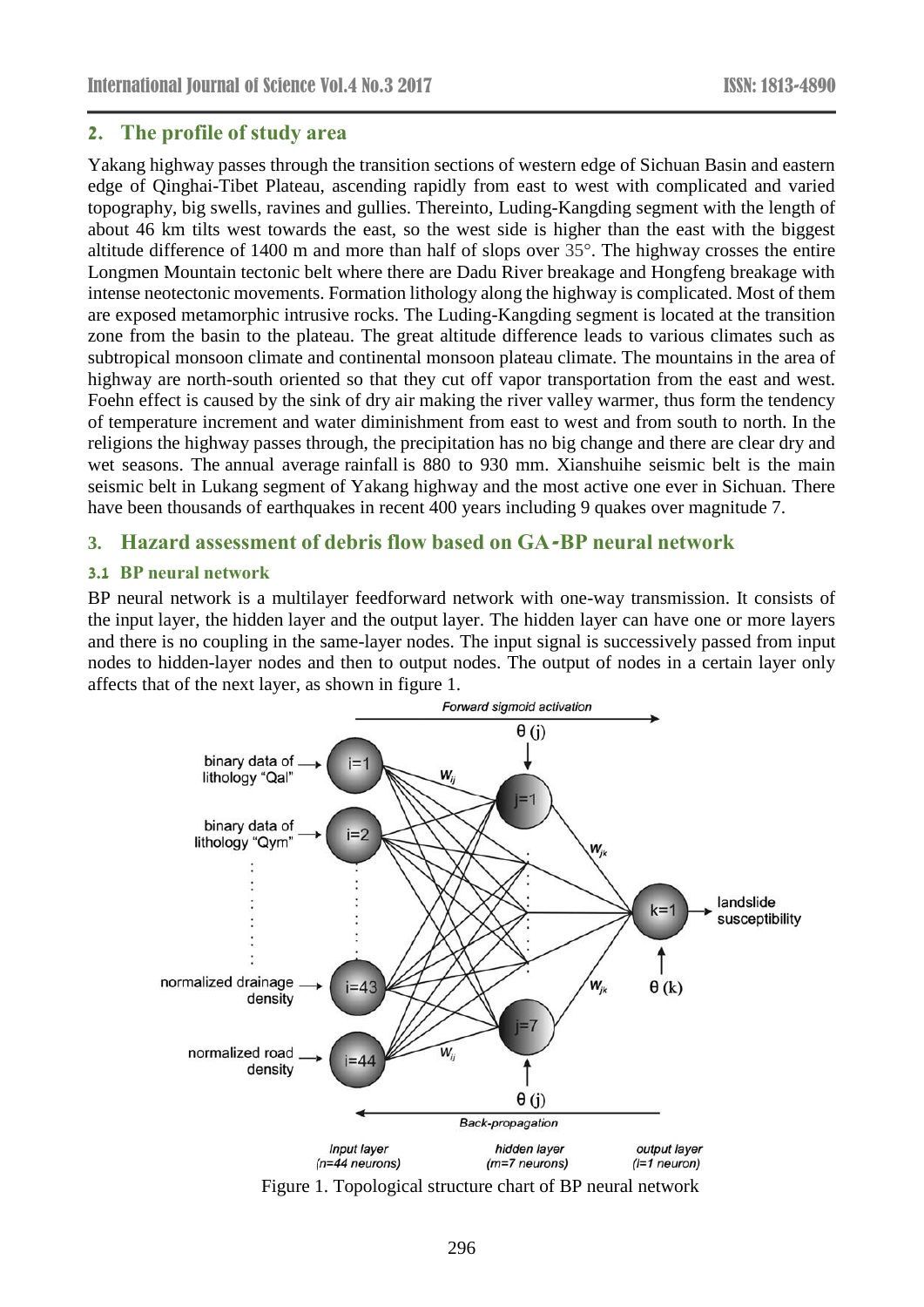When the structure of BP neural network is determined, network training should begin after the setup of target error and raining times. That is to say, the network weights and threshold values are studied and revised in order to make the error function decrease toward negative gradient direction until it reaches the final target value. In the following formula, *h, m* and *n* represent the quantity of input layer, the hidden layer and the output layer respectively.  $w_{ij}$  represents the weight between input-layer node *i* and hidden-layer node j.  $\theta_i$  refers to the threshold value of hidden-layer node j,  $w_{ik}$ to the weight between hidden-layer node j and output-layer node K.  $\theta_k$  is the threshold value of output-layer node k. $O_k$  refers to the output of the output layer.  $T_k$  stands for the expected output with the weight and threshold value  $\in (-1, 1)$ . BP neural network training can be divided into the following two steps:

Training is started by input known samples of learning to the network. The outputs of each neuron are calculated step by step from the first layer based on the pre-set of network structure, the initial weight and threshold value. *f* is the activation function of sigmoid function. Here are the formulas of network training.

$$
S_j = \sum_{i=0}^{m-1} w_{ij} O_i + \theta_j \tag{1}
$$

$$
O_i = f(S_i) \tag{2}
$$

(2)The influence of weights and threshold values on overall error is calculated from the last layer step by step. Then changes are made to the weights and threshold value. BP neural network uses  $\delta$ learning rule (also called the rule of error correction) to modify weights and threshold value according to gradient descent method.

Amendment of weights and threshold values from the hidden layer to the output layer:

$$
w_{jk} = w_{jk} - \eta_1 \frac{\partial E(w, \theta)}{\partial w_{jk}} = w_{jk} - \eta_1 \delta_{jk} O_j \tag{3}
$$

$$
\theta_k = \theta_k - \eta_2 \frac{\partial E(w, \theta)}{\partial \theta_k} = \theta_k - \eta_2 \delta_{jk}
$$
\n(4)

Amendment of weights and threshold values from the input layer to the hidden layer:

$$
w_{ij} = w_{ij} - \eta_1 \frac{\partial E(w, \theta)}{\partial w_{ij}} = w_{ij} - \eta_1 \delta_{ij} O_i
$$
 (5)

$$
\theta_j = \theta_j - \eta_2 \frac{\partial E(w, \theta)}{\partial \theta_j} = \theta_j - \eta_2 \delta_{ij}
$$
 (6)

Thereinto, nepresents study step, and  $E(w, \theta)$  is the error function in rule learning.

### **3.2 GA-BP neural network**

GA-BP neural network is the integration result of genetic algorithm and BP neural network. It is characterized by the global searching ability with excellent genetic algorithm to search the optimal solution range of weights and threshold values of the BP neural network. Then optimal solution is acquired after fine gradient search on local area with BP algorithm. This method not only increases the work efficiency of network but also improves its accuracy.

#### **3.2.1 Realization of GA-BP neural network**

(1) Coding scheme selection. Network weights and threshold values are the coding objects. There are two schemes to choose: binary coding and real coding.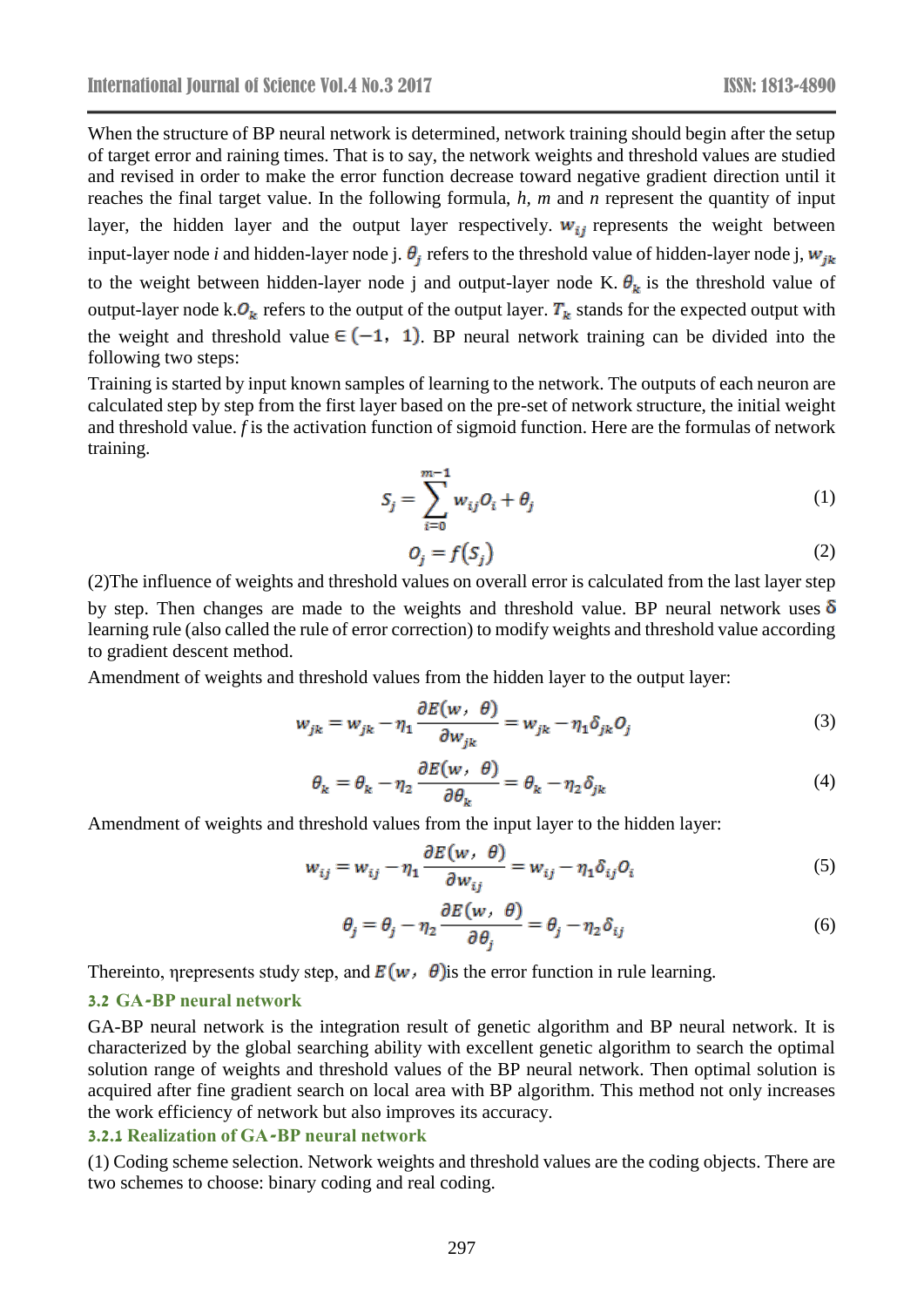(2) Parameter settings. The parameters of genetic algorithm are set to determine the initial population scale and evolving algebra.

(3) Fitness function. The leading indicators to evaluate the performance of BP neural network are square error between network actual output value and expected value, as well as  $E_p$ . The smaller the E<sup>P</sup> value is, the greater the network performance. Here is the error formula:

$$
E_p = \frac{1}{2} \sum_{n=1}^{n} \left( T_n^p - O_n^p \right)^2 \tag{7}
$$

Finally, fitness function is set as  $f = C - E_n$ , in which C is the biggest constant.

(4) Genetic manipulation. Genetic manipulation including selection, crossover and mutation is the key process of population evolution. A better new generation of population is generated by the mentioned three operations.

(5) After the calculation of genetic algorithm, the fittest individual decoding is selected, and the optimal weight and threshold value are acquired.

(6) Prediction is implemented by putting the prediction samples into good BP neural network.

### **4. Establishment of GA-BP neural network model**

### **4.1 Determination of BP neural network structure**

According to site investigation and literature review, there are 9 indexes selected to assess the debris flow hazard in Lu-kang segment of Yakang highway. They are relief, average gradient, fault density, watershed cutting density, seismic intensity, mean annual precipitation, annual precipitation variation coefficient, formation lithology and NDVI value. Thus, the input layer is set to 9 and the output layer is set to 1. The number of hidden-layer nodes can be calculated according to the empirical formula:

 $m = (h + n)/2$  or  $m = \sqrt{h \times n}$ . It is the result of calculation and comparison that m=5 should be the most appropriate.

### **4.2 Genetic algorithm coding and parameter setting**

Both genetic algorithm and BP neural network calculation are completed based on Matlab platform. At first, a set of randomly generated samples are coded to the binary system. The iteration number is set to 10; initial population to 2; crossover probability  $P_c=0.2$  and mutation probability  $P_m=0.05$ . Finally, the average fitness value of chromosome tends to be stable when it evolutes to the  $10<sup>th</sup>$ generation.After the fittest chromosome is acquired, it is decoded to get the optimal initial weight and threshold value appropriate for the BP network.

| Point    |          |       | ັ     |          |          |          |          |          |       |  |  |  |
|----------|----------|-------|-------|----------|----------|----------|----------|----------|-------|--|--|--|
| $W_{ii}$ | 1.514    | 2.369 | 2.051 | $-2.215$ | $-1.865$ | $-2.078$ | $-2.827$ | $-2.945$ | 0.579 |  |  |  |
| $W_{ik}$ | $-2.954$ | 0.272 | 0.055 | $-1.519$ | $-2.728$ |          |          |          |       |  |  |  |

Table 1. Network weights after optimization

| Point |          |       |          |       |          |
|-------|----------|-------|----------|-------|----------|
|       | $-2.382$ | 2.981 | $-0.846$ | 0.751 | $-0.640$ |
| σ.    | 2.050    |       |          |       |          |

Table 2. Network threshold values after optimization

### **4.3 Training of GA-BP neural network**

Training models can be established after acquiring the optimized network weights and threshold values. In this paper, 88 debris flow gullies at Kangding county and Luding county are selected as samples including 66 training samples and 22 ones for verification. The data of 66 sets of samples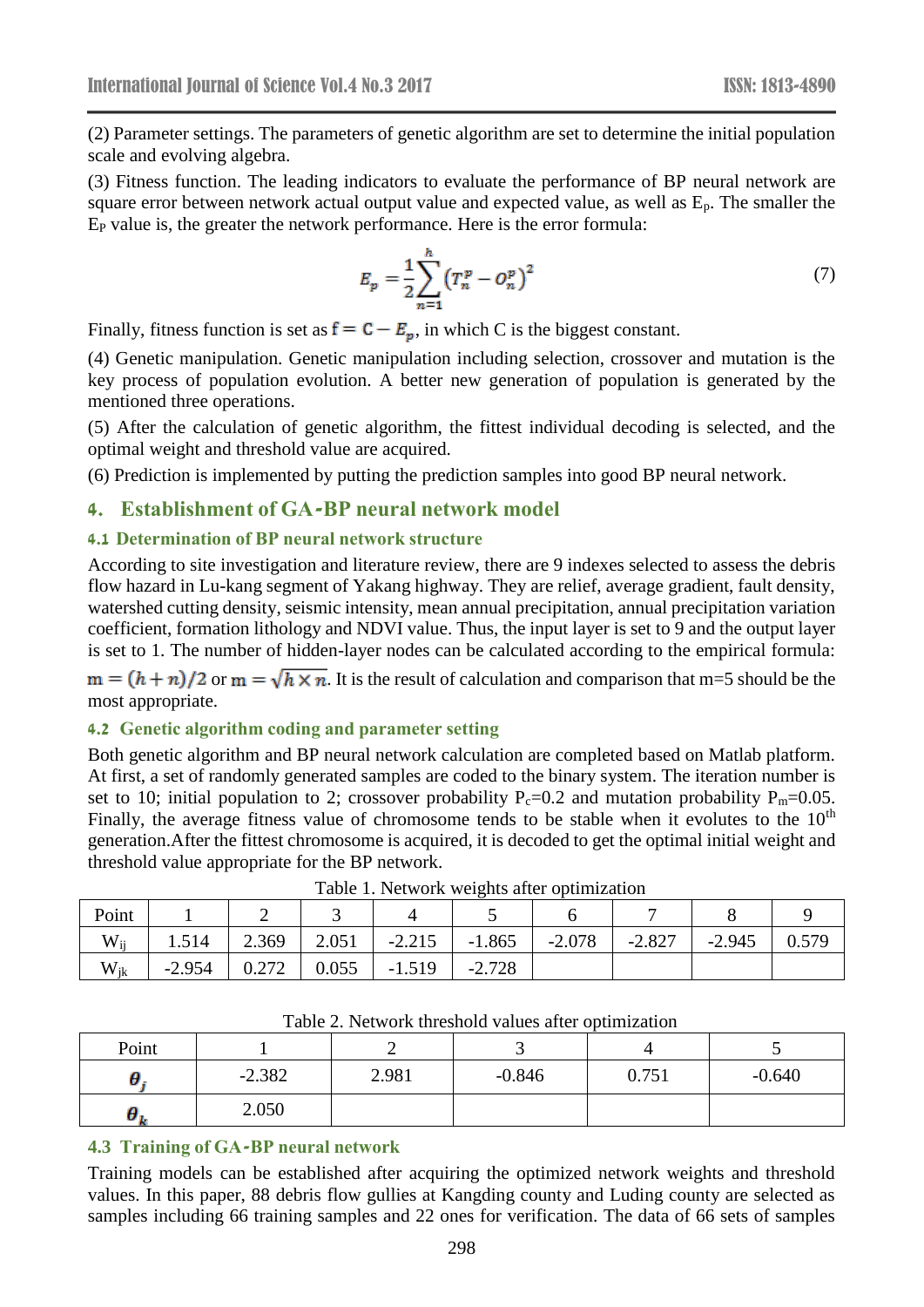used for training are input to GA-BP neural network after normalization processing. It is resulted that the network performance reaches the optimum when it trains 10000 times, as shown in figure 2. After network completes the training, samples need to be verified to test the network performance and to further judge whether the network available. The data of 22 sets of samples used for verification are input to the network after normalization processing. It is resulted that the error between the actual output and the expected output is within reasonable range. And the actual output with the expected output curve in the function output graph fit very well.Therefore, it is declared that the network could be used to predict debris flow gullies along the highway.



Figure 2. The training result of GA-BP neural network

# **5. Hazard assessment of debris flow along highway**

### **5.1 Division of assessment unit**

The research data in this paper based on DEM data come from ASTER GDEM V2 jointly distributed by NASA and METI with high precision and wide coverage. Hazard assessment units of debris flow can be divided as soon as DEM data are acquired. The main processes are: 1. establish buffer zone 10 km around the highway; 2. calculate the depression in buffer zone and repeatedly fill the depression until it reaches the target value; 3. calculate the flow direction; 4. summarize the calculation and extract river network; 5. extract sub-catchment; 6. determine assessment unit of debris flow hazard in buffer zone. Assessment unit of debris flow hazard along highway is obtained through the above steps, as shown in the figure. According to the figure of watershed unit division and literature research results, there are 19 units of debris flow that can make impact on the highway. Therefore, the 19 debris flow gullies will be evaluated and predicted in this paper.

### **5.2 Extraction of assessment index data**

All the data of assessment on the 19 debris flow gullies along the highway are based on the DEM data extracted from Arcgis10.2 platform. After acquired, these raw data need to be further processed with such formula as shown in formula (8):

$$
X'_{IJ} = \frac{X_{IJ} - X_{Imin}}{X_{Imax} - X_{Imin}}
$$
\n
$$
\tag{8}
$$

Thereinto,  $X_{IJ}$  represents the value of index (I) of debris flow (J).  $X_{Imax}$  and  $X_{Imin}$  respectively refers to the maximum and minimum values of index (I) in all of the debris flow gullies.

### **5.3 Hazard assessment of debris flow**

After the steps above are completed, the assessment of the 19 debris flow gullies is implemented by putting the already processed data into GA-BP neural network model. Then their hazard degrees are obtained respectively combined with the partition table of debris flow hazard degree. The results are shown in table 3.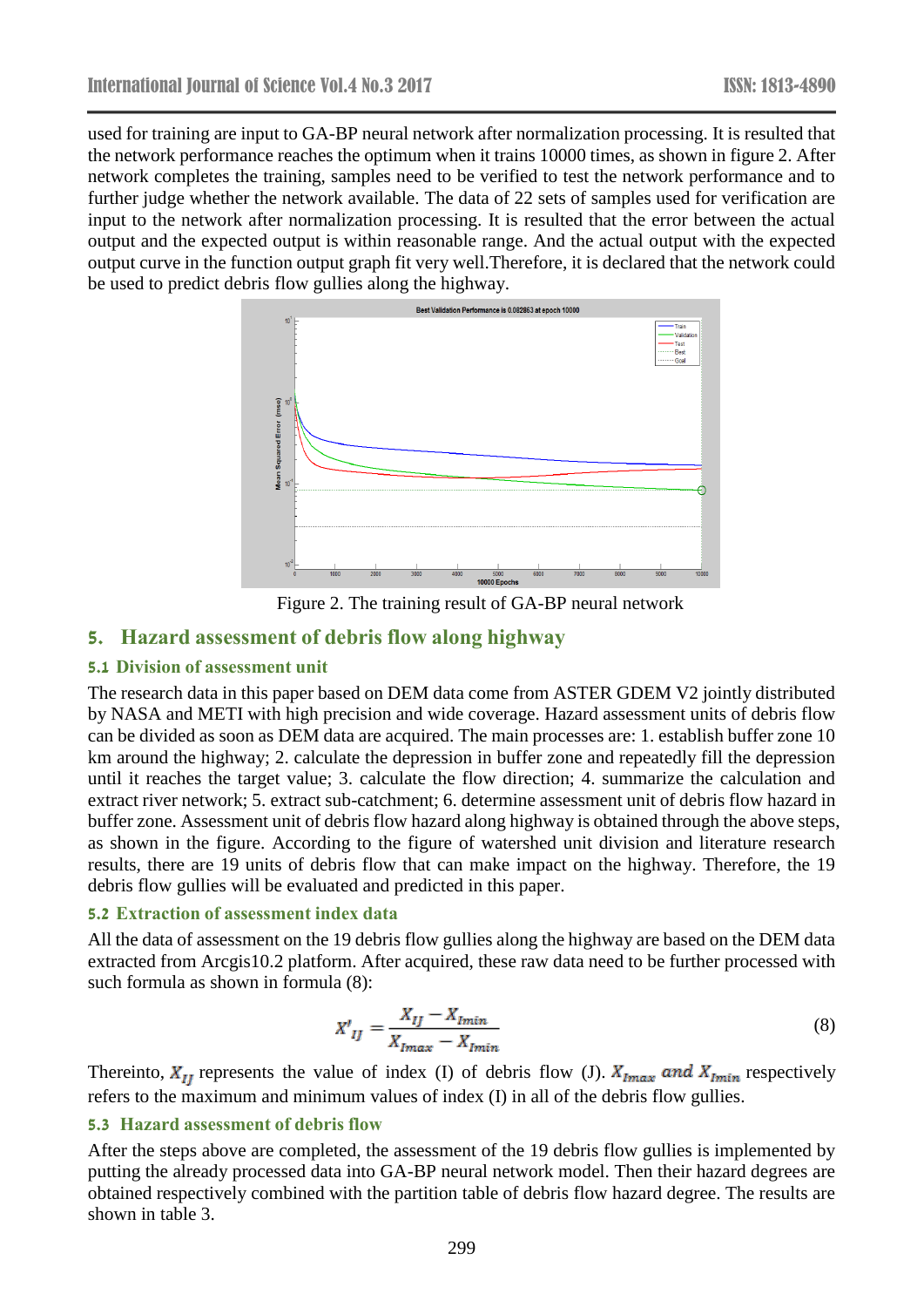| I able 5. Assessment indexes and results |                |                |          |                |                |          |          |          |                |                      |               |
|------------------------------------------|----------------|----------------|----------|----------------|----------------|----------|----------|----------|----------------|----------------------|---------------|
| Number<br>of debris<br>flow<br>gullies   | S <sub>1</sub> | S <sub>2</sub> | $S_3$    | S <sub>4</sub> | S <sub>5</sub> | $S_6$    | $S_7$    | $S_8$    | S <sub>9</sub> | Assessment<br>result | Hazard degree |
| 1                                        | $-0.482$       | $-0.147$       | $-0.070$ | $-0.975$       | 0.453          | $-1$     | 0.402    | $-0.993$ | 0.870          | 0.560                | moderate      |
| 2                                        | $-0.634$       | 0.388          | 0.487    | $-0.987$       | 0.032          | $-1$     | 0.407    | $-0.993$ | 0.723          | 0.061                | low           |
| 3                                        | $-0.521$       | 0.804          | $-1$     | $-0.976$       | $-0.198$       | $-1$     | 0.084    | $-0.993$ | 0.260          | 0.123                | low           |
| 4                                        | $-0.461$       | 0.572          | $-1$     | $-0.983$       | 0.260          | $-1$     | $-0.038$ | $-0.993$ | 0.967          | 0.159                | low           |
| 5                                        | $-0.498$       | 0.358          | $-1$     | $-0.972$       | $-0.416$       | $-1$     | $-0.723$ | $-0.993$ | 0.580          | 0.169                | low           |
| 6                                        | $-0.408$       | 0.691          | $-1$     | $-0.981$       | $-0.172$       | $-0.466$ | $-0.636$ | $-0.993$ | 0.262          | 0.180                | low           |
| 7                                        | 0.099          | 0.614          | $-1$     | $-0.922$       | 0.025          | $-0.474$ | $-0.612$ | $-0.993$ | 0.220          | 0.060                | low           |
| 8                                        | 0.521          | 0.482          | $-1$     | $-0.710$       | 0.475          | 0.748    | $-0.478$ | $-0.993$ | $-0.060$       | 0.732                | high          |
| 9                                        | $-0.003$       | 0.794          | $-1$     | $-0.923$       | 0.193          | $-1$     | $-0.585$ | $-0.993$ | 0.726          | 0.240                | low           |
| 10                                       | 0.425          | 0.338          | $-1$     | $-0.845$       | 0.064          | $-1$     | 0.049    | $-0.993$ | 0.777          | 0.721                | high          |
| 11                                       | $-0.158$       | 0.042          | $-1$     | $-0.918$       | $-0.417$       | $-1$     | 0.161    | $-1.000$ | 0.503          | 0.653                | high          |
| 12                                       | 0.732          | 0.299          | $-1$     | $-0.770$       | $-0.018$       | $-1$     | 0.156    | $-0.993$ | 0.796          | 0.763                | high          |
| 13                                       | $-0.264$       | $-0.128$       | $-0.127$ | $-0.841$       | 0.006          | $-1$     | 0.246    | $-0.958$ | 0.060          | 0.553                | moderate      |
| 14                                       | 0.189          | $-0.054$       | $-0.505$ | $-0.637$       | $-0.063$       | $-0.478$ | $-0.748$ | 0.075    | $-0.033$       | 0.073                | low           |
| 15                                       | 0.831          | 0.456          | $-1$     | $-0.665$       | 0.527          | $-0.930$ | $-0.196$ | $-0.993$ | $-0.171$       | 0.054                | low           |
| 16                                       | 1.049          | 0.459          | $-1$     | $-0.481$       | 0.264          | $-0.703$ | $-0.019$ | $-0.993$ | 0.550          | 0.673                | high          |
| 17                                       | $-0.575$       | $-0.556$       | $-1$     | $-0.970$       | 0.147          | $-1$     | 0.224    | $-0.993$ | 0.220          | 0.030                | low           |
| 18                                       | 0.548          | 0.107          | $-1$     | $-0.705$       | $-0.170$       | $-1$     | 0.199    | $-0.993$ | 0.764          | 0.983                | extreme-high  |
| 19                                       | 1.335          | 0.541          | $-1$     | 0.252          | 0.442          | $-0.771$ | 0.052    | $-0.993$ | $-0.096$       | 0.663                | high          |

Table 3. Assessment indexes and results

Note: all the assessment indexes in the table are obtained after normalization processing.

# **6. Conclusion**

1. The hazard assessment of debris flow on Luding-Kangding segment of Yakang highway is completed based on GA-BP neural network. The result shows that the debris flow hazard is serious in this segment, including 1 extreme-high hazardous debris flow gully, 6 high hazardous gullies, 2 in moderate hazard degree and 10 in low hazard degree. The debris flow gullies in extreme-high and high hazard degree account for 36% of the total number. The assessment result agrees with the truth, so it can be used as the basis for the subsequent risk assessment.

2. The GA-BP network not only makes full use of function approximation ability of BP algorithm, but also combines it with global search ability of genetic algorithm. Weights and threshold values that can optimize the network are acquired through contrastive analysis of genetic algorithm. They have greatly improved the network efficiency and accuracy, and have ultimately enhanced the reliability of the hazard assessment results of debris flow along Yakang highway.

# **References**

- [1] Katsuharu Adachi, Hisao Tokuyama, Chief Junior middle man, et al. Judgment on the risk of debris flow occurrence [J]., 1977, 30:7-16.
- [2] Hollingsworth R, Kovacs G S. Soil Slumps and Debris Flows: Prediction and Protection[J]. 1981, 18(1):17-28.
- [3] M. K. Arora Corresponding author, A. S. Das Gupta†, R. P. Gupta. An artificial neural network approach for landslide hazard zonation in the Bhagirathi (Ganga) Valley, Himalayas[J]. International Journal of Remote Sensing, 2004, 25(3):559-572.
- [4] Tang Chuan, Zhou Juqian, Liu Xilin. Numerical simulation of two dimensional unsteady flow of debris flow and its application in risk assessment [J]. Yunnan science and Technology Press, 1993